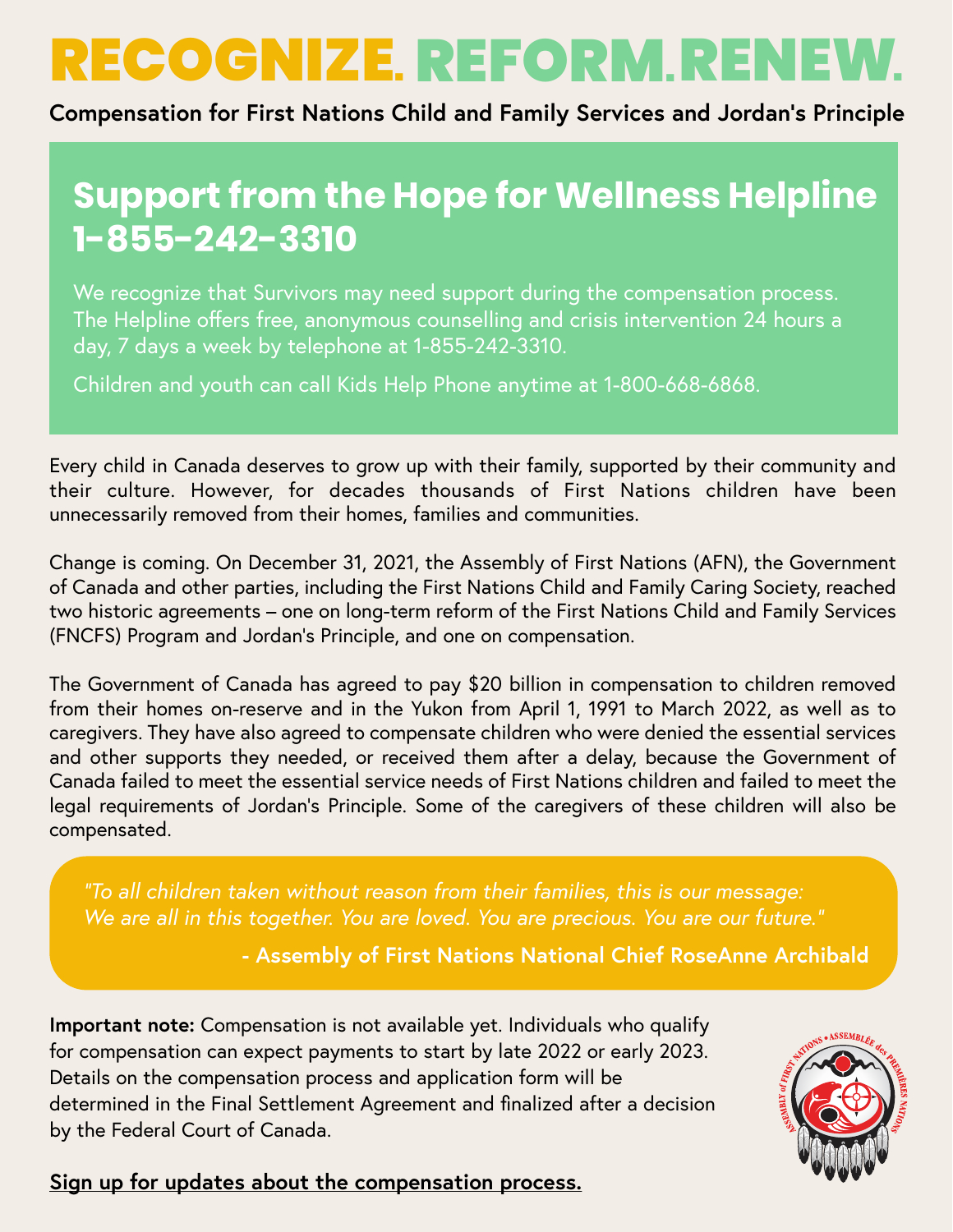# **Frequently Asked Questions (FAQs) About Compensation for the FNCFS Program and Jordan's Principle**

Here are answers to questions you may have about compensation.

# **Do I qualify for compensation, and if I do how much will I get?**

The amount of compensation for individuals is being negotiated with the AFN, Government of Canada and other parties and will be determined as part of a Final Settlement Agreement. There are four groups of people who qualify for compensation:

#### **Children taken into care:**

First Nations individuals who were under the age of majority who were taken into out-of-home placement under the Government of Canada's FNCFS Program between April 1, 1991 and March 31, 2022 and who were ordinarily resident on a reserve, or were living on-reserve or in the Yukon.

#### **Jordan's Principle:**

All First Nations individuals who were under the age of majority and who, during the period between December 12, 2007 and November 2, 2017:

- a) Were denied essential services and products relating to a confirmed need because of the Government of Canada's failure to implement and uphold Jordan's Principle, and/or
- b) Were subjected to a delay by the Government of Canada in the receipt of essential services and products on grounds such as, but not limited to, lack of funding or a jurisdictional dispute between the federal and provincial/territorial governments.

#### **Trout Class:**

First Nations individuals who were under the age of majority and who, during the period between April 1, 1991 and December 11, 2007:

- a) Were denied essential services and products relating to a confirmed need, and/or
- b) Were subjected to a delay by the Government of Canada in the receipt of essential services and products on grounds such as, but not limited to, lack of funding or jurisdictional dispute between the federal and provincial/territorial governments.

#### **Family Class:**

Individuals who are the primary caregiver of:

- a) a member of the Removed Child Class at the time of removal;
- b) a member of the Jordan's Principle Class at the time of delay, denial or service gap; and/or
- c) a member of the Trout Class at the time of the delay, denial or service gap.

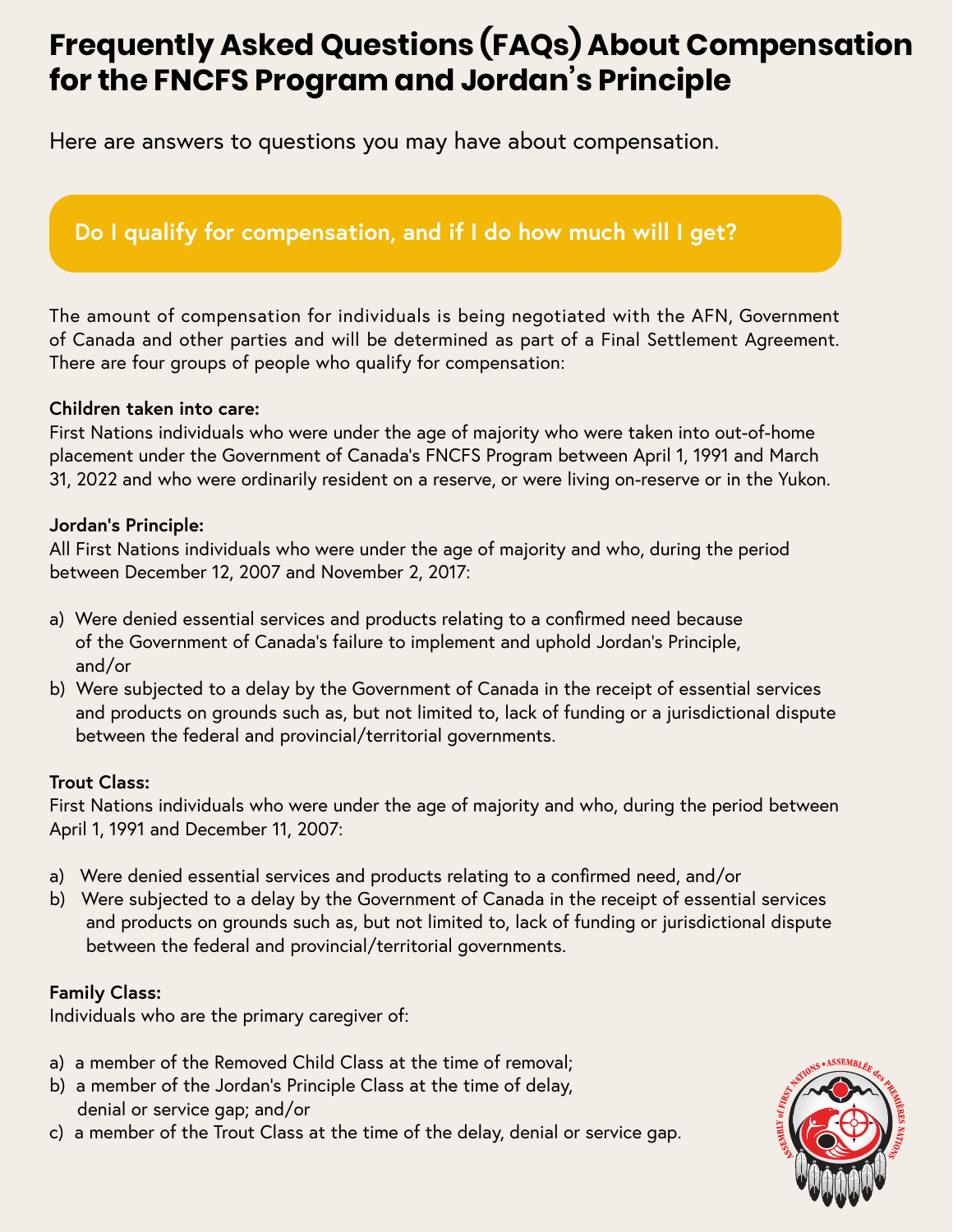# **What is the total amount of compensation Canada will pay?**

In the Agreement-in-Principle negotiated between the AFN, Moushoom Class and the Government of Canada, a total of \$20 billion has been agreed to for compensating individuals who have been discriminated against in the Government of Canada's FNCFS Program and Jordan's Principle.

### **When will I get compensation?**

Compensation is not currently available. If you qualify for compensation, we expect that you will be able to receive it by late 2022 or early 2023.

## **How can I apply to get compensation?**

At this time, there is no application form. Details on the compensation process and application form will be determined in the Final Settlement Agreement. However, it is not final until it is approved by the Federal Court of Canada.

**When will a person who qualifies but is under the age of majority receive compensation?** 

Eligible individuals will only receive compensation after they reach the age of majority. The amount of compensation and the process to qualify will be finalized once approved by the Federal Court of Canada.